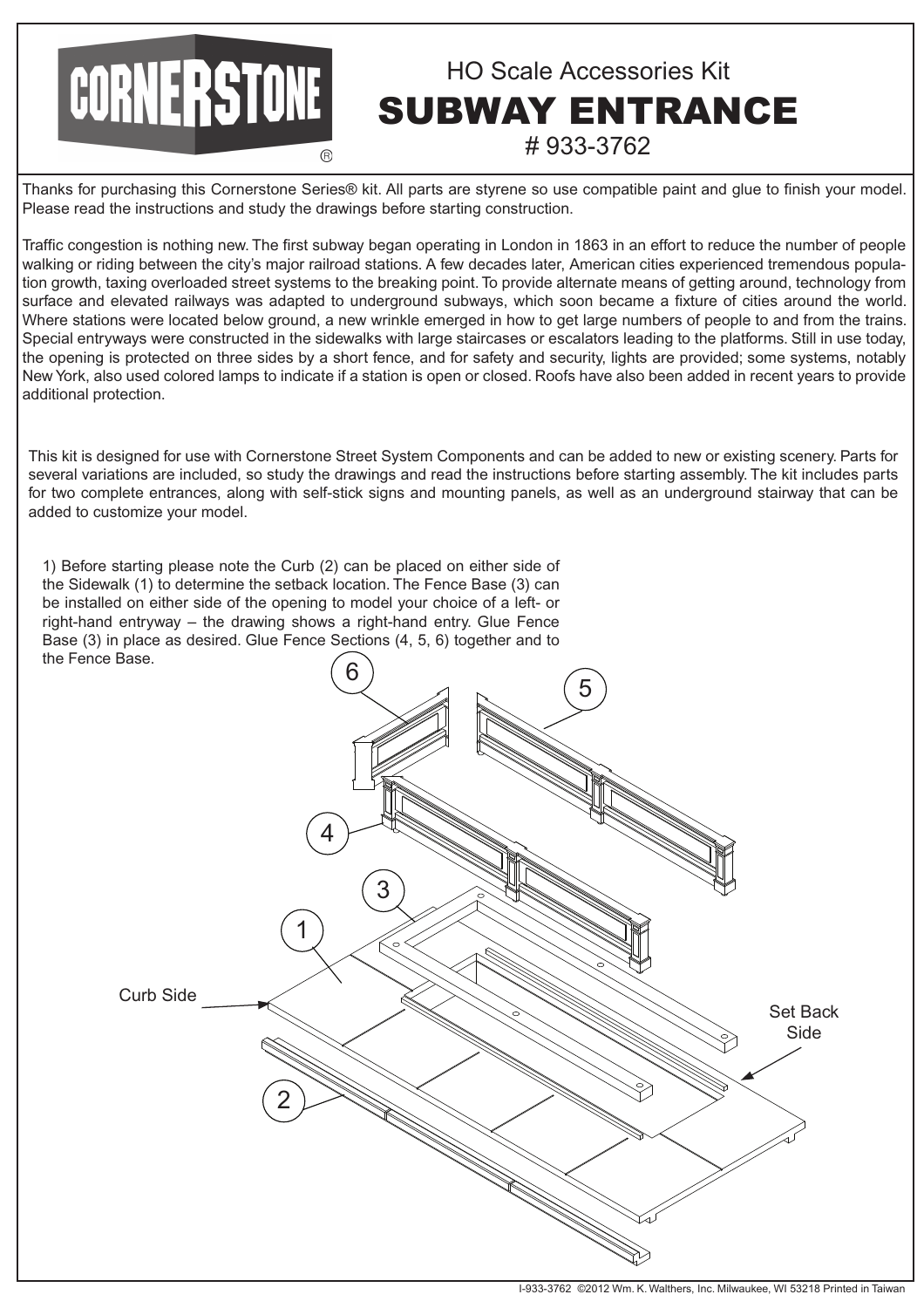## **Open Entrance Option Assembly**

Add Lamp Posts (4x #12 as shown) and Globes (13) as indicated or desired.



## **Covered Entrance Option Assembly**

Add Lamp Posts (6x #12). Then glue Trim Sections (14) to the center recess, and ends, of clear Roof (15). Add the assembly to the tops of the Posts.

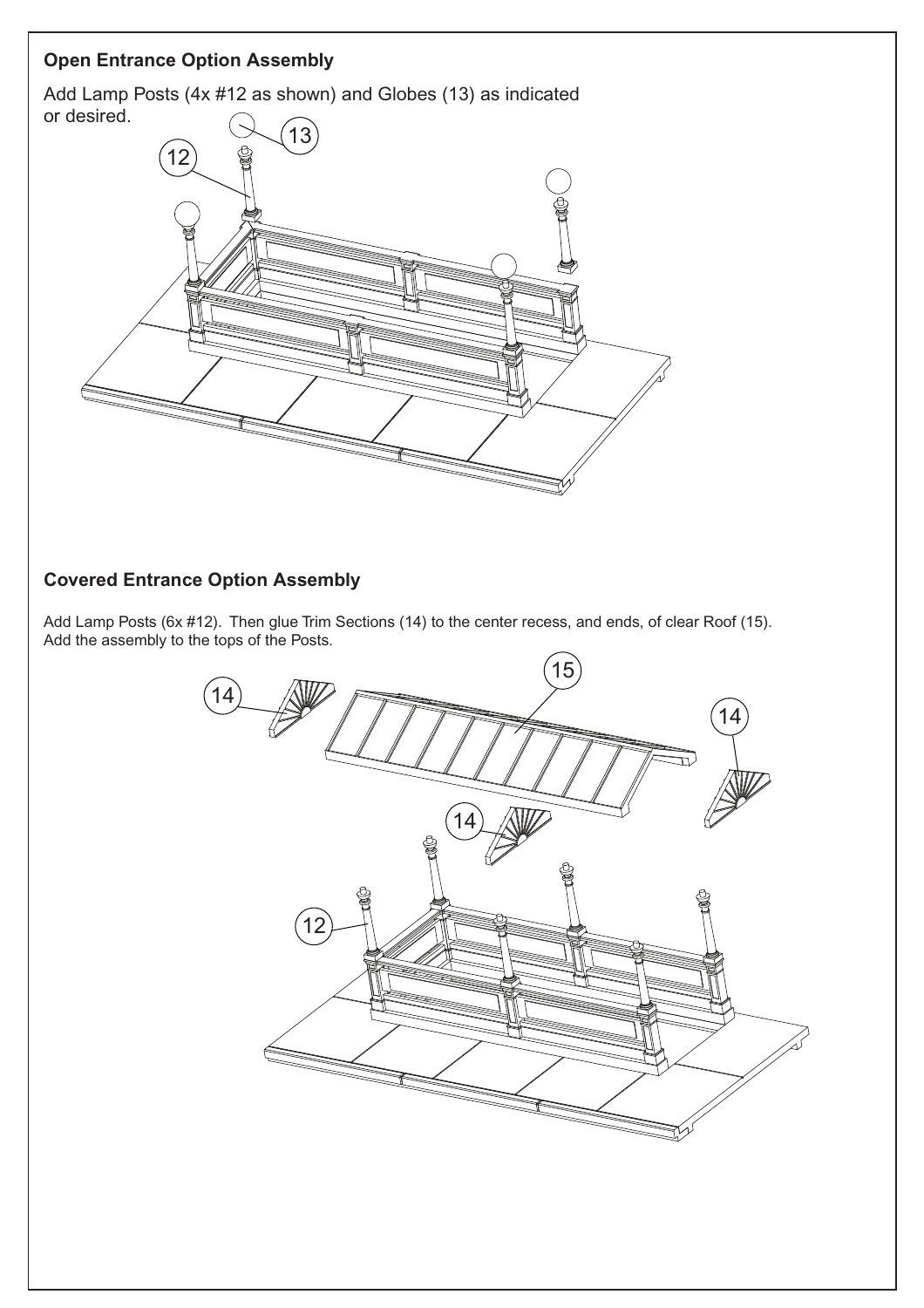Using the Sidewalk section (1), At least 1-3/8" (3.4 cm) of free space under the layout (measured from the layout top surface), is required to install the Recessed Stairwell. A template is provided (See back page) to accurately locate the cut hole when using Cornerstone Street System components. Carefully cut out the template, and the area inside marked "remove" with a fresh knife blade and straightedge. Top side of template covers Setback Left Hand entry and Street Side Right Hand entry installations. Flip the template over for Setback Right Hand entry and Street Side Left Hand entry installations. Place the template in the exact position where the sidewalk piece will be installed. If using Street System components, the template fits flush against the edge of the street panels. Also note which end is "top" of the stairs. This will never change - even if you flip the template! Carefully trace the template inner cut out with a marker onto the layout surface, remove the template, and cut the hole into the layout.

1) Study the assembled Stairwell view, noting the alignment of each piece. Glue Landing (10) flush with edge of Wall (8). Add Staircase (9), Portal Wall (11) and Wall (7) into place as shown.

A small 1 inch square mirror (not included - available at craft stores) can be added to the Stairwell Assembly to reflect light and suggest the subway continues on. A quality tape or silicone adhesive can be used to secure the mirror. Note: The Stairwell cut hole will need adjustment to accommodate the mirror if added.

2) Glue the Stairwell Assembly, the Sidewalk, and the Entrance Assembly together, and add to the layout.